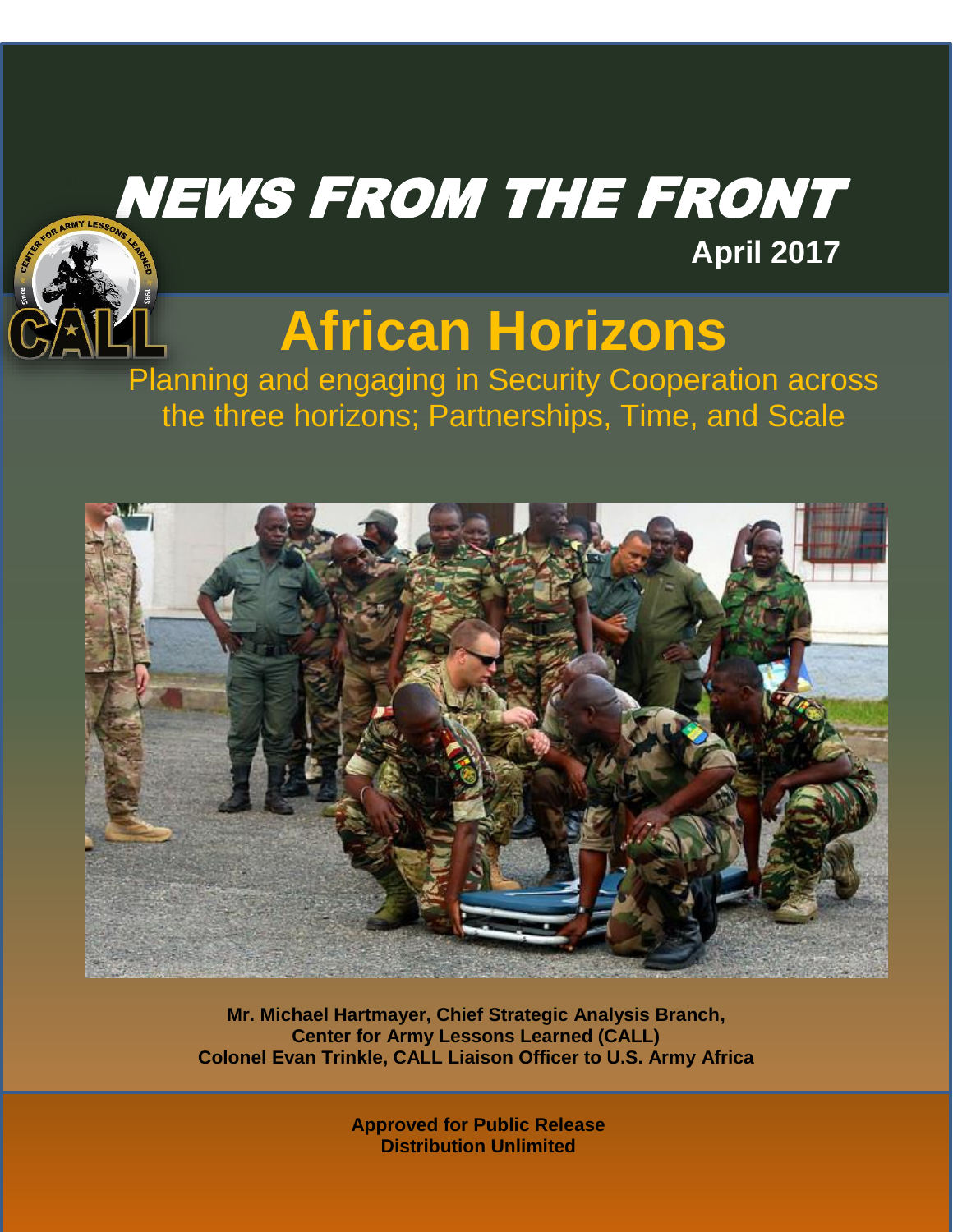#### **Overview**

African Horizons is U.S. Army Africa's (USARAF) innovative approach to synchronizing Army activities over time to achieve strategic objectives. It links bilateral security cooperation (SC) activities with key influencers to achieve regional effects that build toward continental security in Africa. African Horizons was designed to increase the efficacy of USARAF as a theater army, improve readiness of both U.S. and African army forces through relevant and demanding training in austere environments, and expand the global land power network in Africa.

The purpose of this News from the Front (NFTF) is to share the USARAF story and highlight its creative approach to accomplishing SC goals on the continent. To that end, this NFTF will address:

- An overview of the African Horizons concept
- USARAF's regional approach to SC
- ❖ An interview with the USARAF chief of staff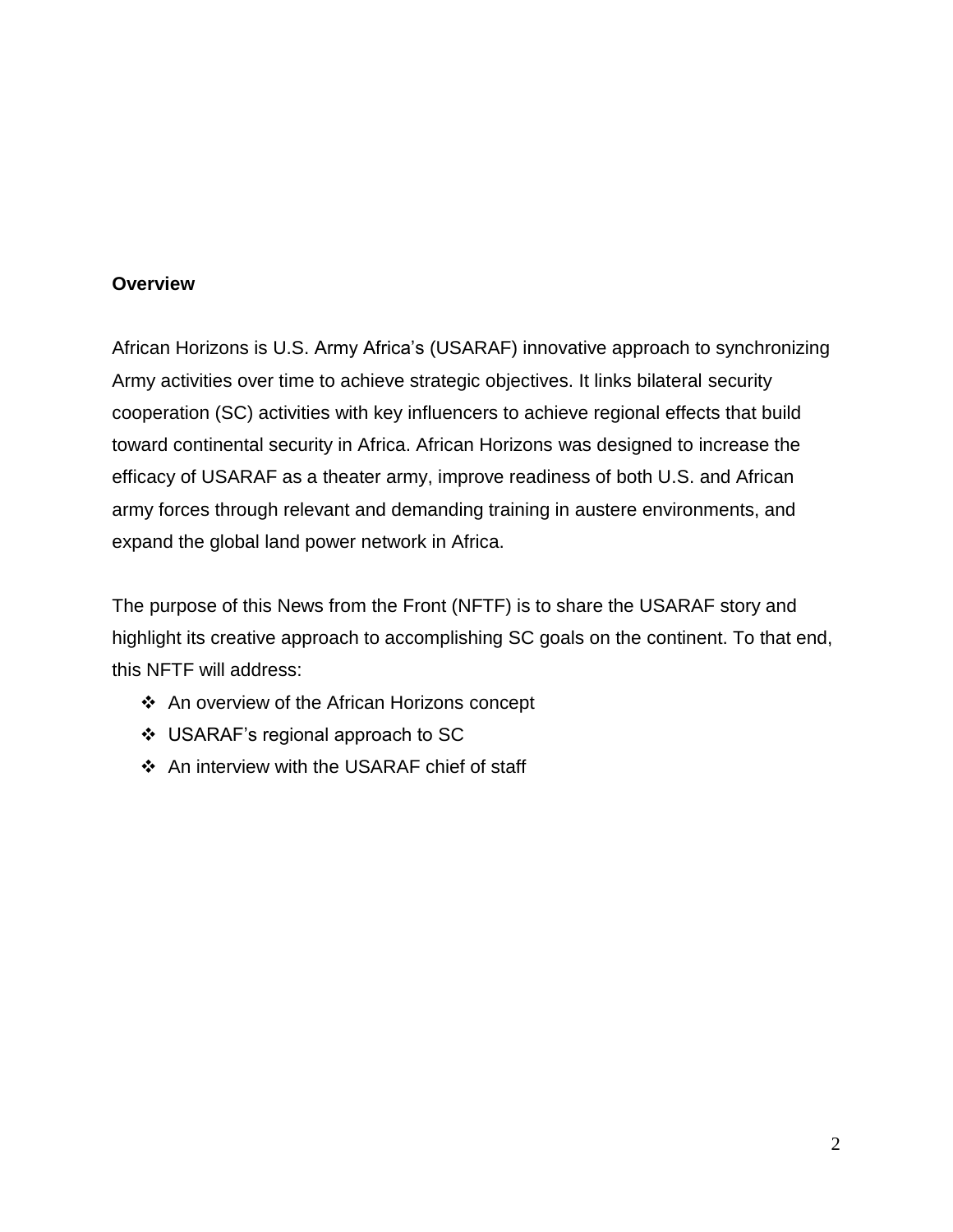#### **African Horizons**

U.S. Army Africa (USARAF), an Army service component command (ASCC) headquartered in Italy, is U.S. Africa Command's (USAFRICOM) key agency for theater SC in Africa. The root concept of African Horizons grew from USARAF's approach to engagement with African partners: specifically planning and engaging across these three horizons – partnerships, time, and scale. Strong, trusted, and respected partnerships between USARAF and African land forces shape and help to sustain regional security and stability in Africa. USARAF's commitment endures beyond government transitions in Africa and the United States. A stable Africa, where our African partners share a common vision of cooperation and security, helps ensure the safety of U.S. citizens and national economic and security interests both at home and abroad.

Africa's vast natural resources and talented populations indicate economic and industrial potential that draws interest from major world powers. Unfortunately, social turbulence jeopardizes that potential and underlies most of the continent's unrest today. Troubles in each African region inevitably affect the whole continent and challenge the security and stability of Europe as well as Africa. Seeing this larger perspective and intending to promote peace, the United States cultivates regional partnerships with African countries. Their cooperation stabilizes the economies, political institutions, and national security in each region. USARAF plays a significant role in this development.

USARAF is the U.S. Army's executive agent for the conduct of Title 10 responsibilities on the African continent – this includes mission command, support to all U.S. Army forces and their activities, and Army support to other services (ASOS). In order to meet these diverse requirements that are assigned to every theater army, USARAF employs regionally aligned forces (RAF), which include active, United States Army Reserve (USAR), Army National Guard (ARNG) and the State Partnership Program (SPP), and institutional Army personnel. These Continental United States (CONUS) based forces are trained and equipped to undertake missions on the continent of Africa – they can do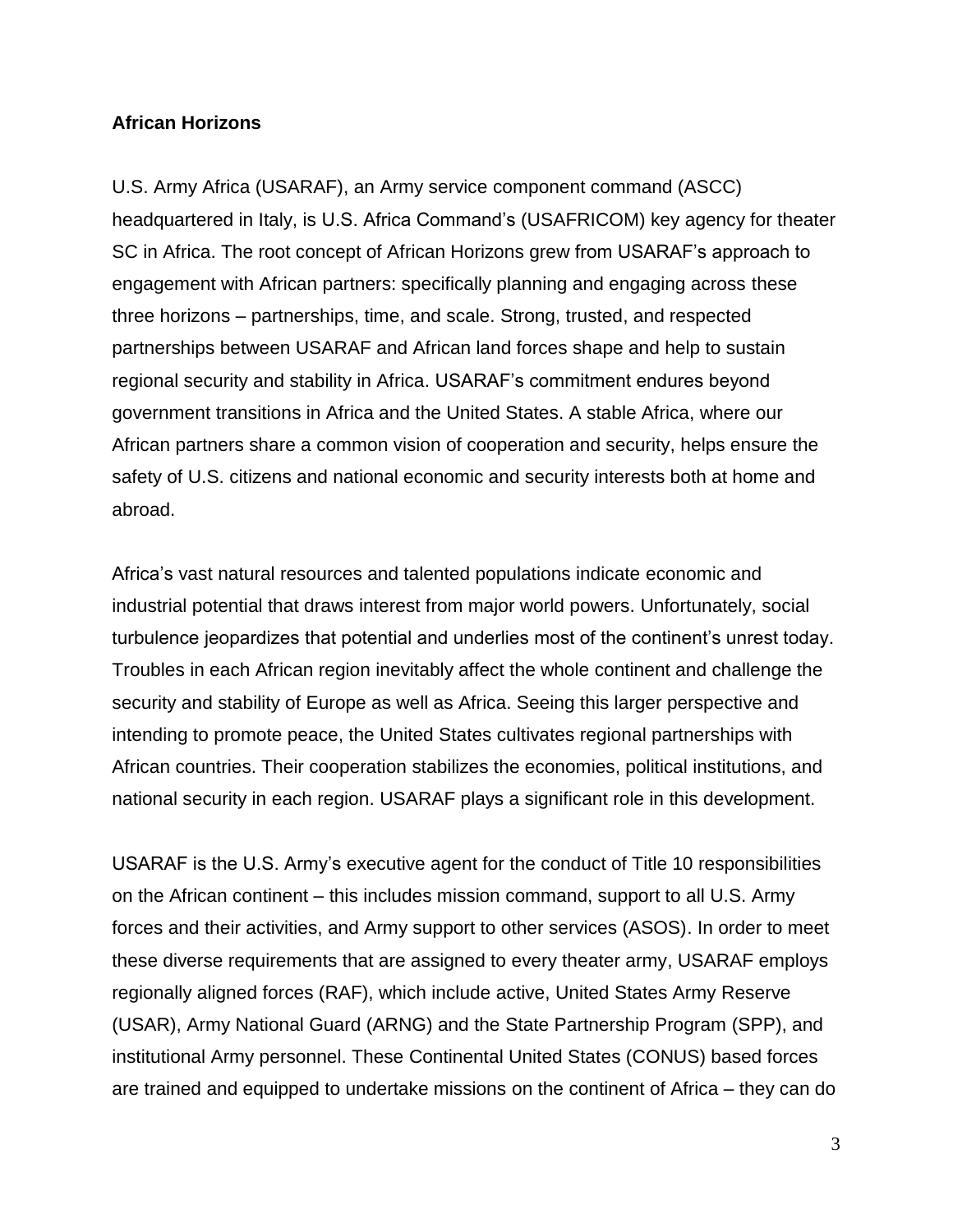this by deploying to the continent or through reach-back support. These forces provide USAFRICOM with the support for both contingency response and theater SC activities. Particularly effective is the National Guard Bureau's (NGB) SPP, which has established ongoing relationships with thirteen African countries. These regionally aligned forces consistently engage institutional and relationship partners in Africa on behalf of the USARAF mission.

In order to provide regionally specialized forces to U.S. government organizations and to African partners needing U.S. Army expertise, a tailored approach, given the available resources, is required. By employing the forces available (SPP, RAF, USAR, and ARNG) and actively engaging with African security partners in depth across the continent, USARAF is the critical link to protecting America's interests in Africa and at home. Considerably smaller than the average theater army headquarters, USARAF "punches above its weight class." In operations and training on the African continent, the U.S. Army is developing the next generation of leaders into a force able to win in complex and austere environments. When U.S. Soldiers conduct SC activities on the continent of Africa, they are able to improve their individual and parent units' readiness. As they prepare and execute the U.S. Army's "Prevent, Shape, Win" strategy, the Soldiers and leaders of USARAF and its RAF perform at the cutting edge.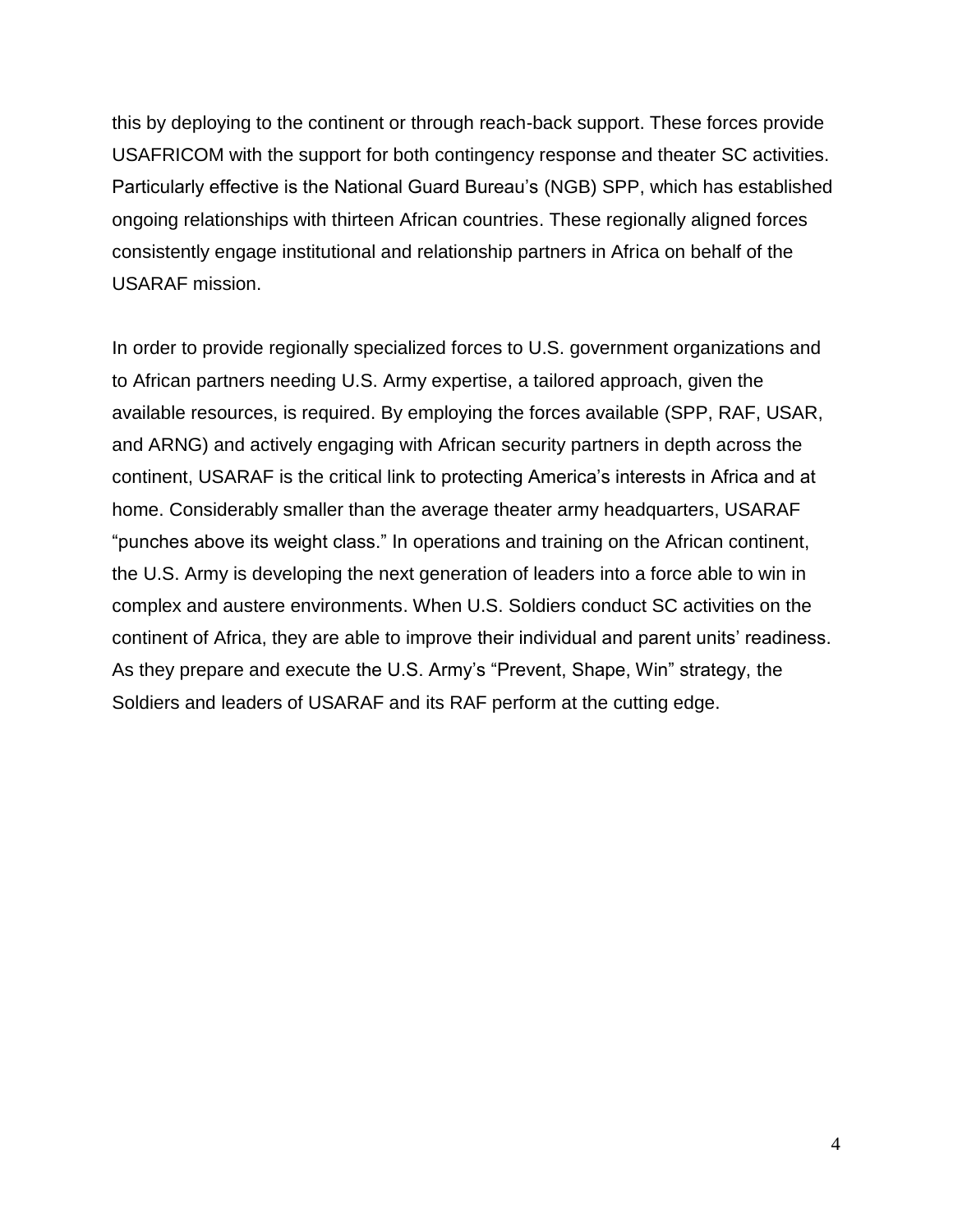#### **USARAF Connects African Leaders in Regional Partnerships**

Now more than ever, the U.S. National Security Strategy recognizes the strategic importance of Africa regarding the threat of violent extremist organizations (VEOs) and envisions a prominent role for USARAF / Southern European Task Force (SETAF) under USAFRICOM. USARAF, an Army service component command (ASCC) headquartered in Italy, is AFRICOM's key agency for theater security cooperation in Africa. As SETAF is hosted by the Republic of Italy, it is the largest Army command "south of the Alps." USARAF exerts influence across three horizons: partnerships, time, and scale. USARAF actions serve the Army's priority of readiness in manning, training, equipping, and leader development. The 2015 strategy articulates U.S. interests regarding Africa in four categories: combating terrorists, supporting partner nations, stabilizing economies, and promoting a favorable international order. It observes rising trends in African capacity to counter threats.

The rise of Africa's governmental stability, prosperity, and peacekeeping ability depends upon accurately countering the transnational forces that threaten each people-group. Assessing the threats and matching them with regional assets became the main thrust of USARAF's mission. In terms of perceiving threats and challenges, USAFRICOM addresses these broadly in five lines of effort (LOE): The first is neutralizing the terror group al-Shabab in Somalia, officials said, and transitioning this effort from a mission led by the African Union Mission in Somalia to one in which the Somali government secures its own territory. The second LOE centers around the failed state of Libya with the effort focused on containing the instability in the country. The third line of effort is to contain Boko Haram in West Africa. Fourth, AFRICOM will focus on disrupting illicit activity in the Gulf of Guinea and in Central Africa. Lastly, AFRICOM to build African partners' peacekeeping and disaster assistance capabilities. Nested with and under these AFRICOM LOEs are corresponding USARAF objectives.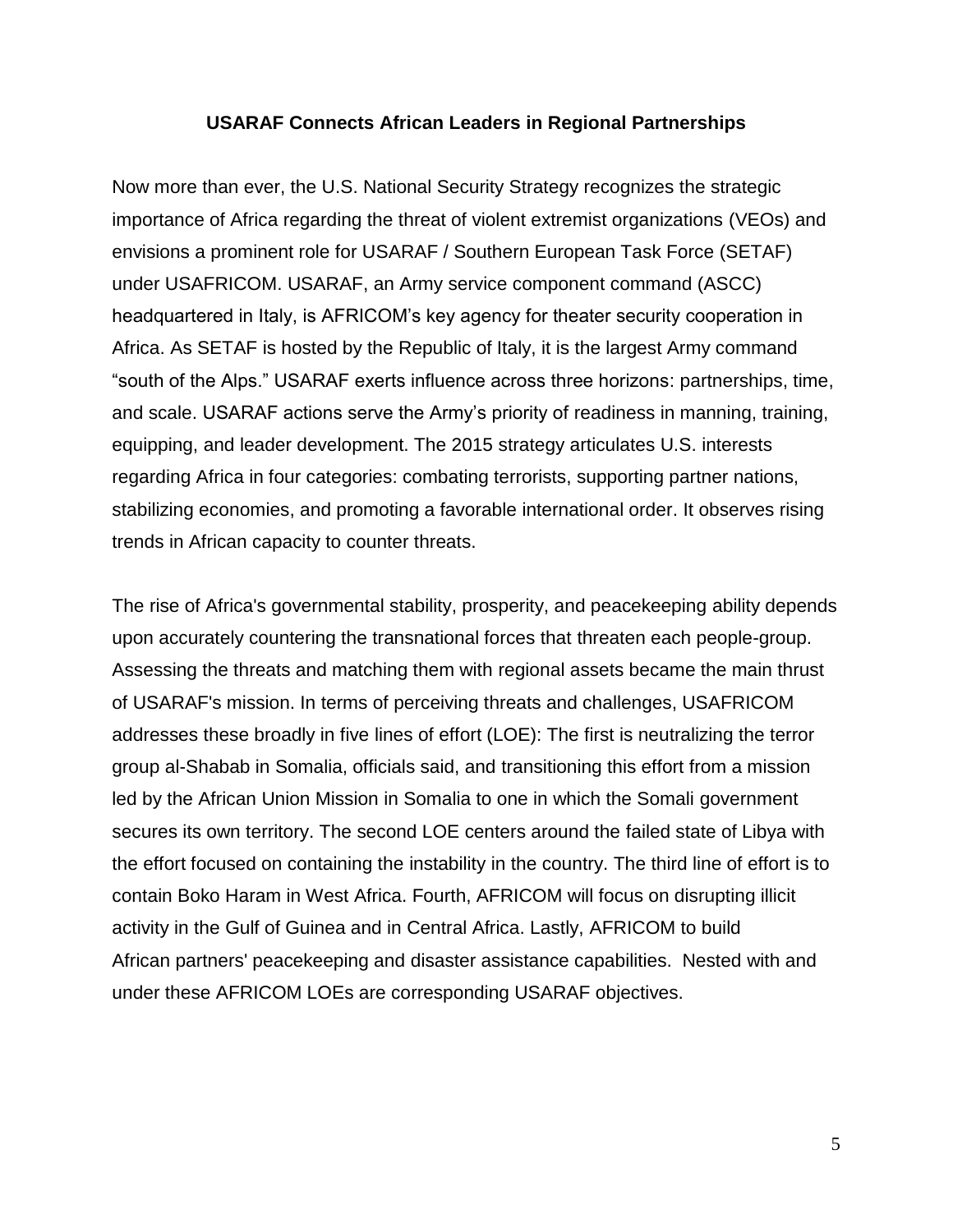The cooperative approach is important in Africa. Transnational threats come to the attention of USARAF and leaders of its African partner nations, who deliberate on courses of action to disrupt threats, and produce collaborative plans for regional Accord exercises. After action reviews of the exercises are reported to regional centers of excellence and regional commanders (land forces) who integrate information about the threats with regional capabilities development. This development takes place by means of senior leader engagements, command sponsored visits, training, military-to-military exchanges, and institutional development. The results of the development of these activities and capabilities informs strategies and operations of the regional politicalmilitary cooperatives. These regional political-military cooperatives include: Eastern Africa Standby Force (EASF); Southern Africa Development Community (SADC); Force Multinationale de l'Afrique Centrale (FOMAC); and, the Economic Community of Western African States (ECOWAS).

#### **USARAF Investment in the African Land Forces Summit (ALFS) Pays Off**

The Africa Standby Force leaders, in conjunction with USARAF, assemble in an annual capstone gathering of many political and military leaders representing each region. This capstone meeting is of significance to USARAF's mission; in fact, it forms the centerpiece for proof-of-concept. During the fourth annual ALFS, which took place in May 2016 in Tanzania, the U.S. Army Chief of Staff and general officers of AFRICOM and USARAF conducted discussions with Africa's key leaders. Their conversations produced action plans and conceptual developments for application in activities of the African Union (AU). This had an enormous impact and resulted in the AU pledging substantial military manpower and economic forces to address defined threats. Of great significance in the 2016 ALFS, was the first-time participation of South Africa and of Angola, which ranks high among nations contributing troops to peacekeeping initiatives. USARAF's partnerships with like-minded African leaders who share concerns about regional problems resulted in successful connectedness among Africans. The Summit in May proved 42 nations can agree on a strategy and missions to suppress transnational threats.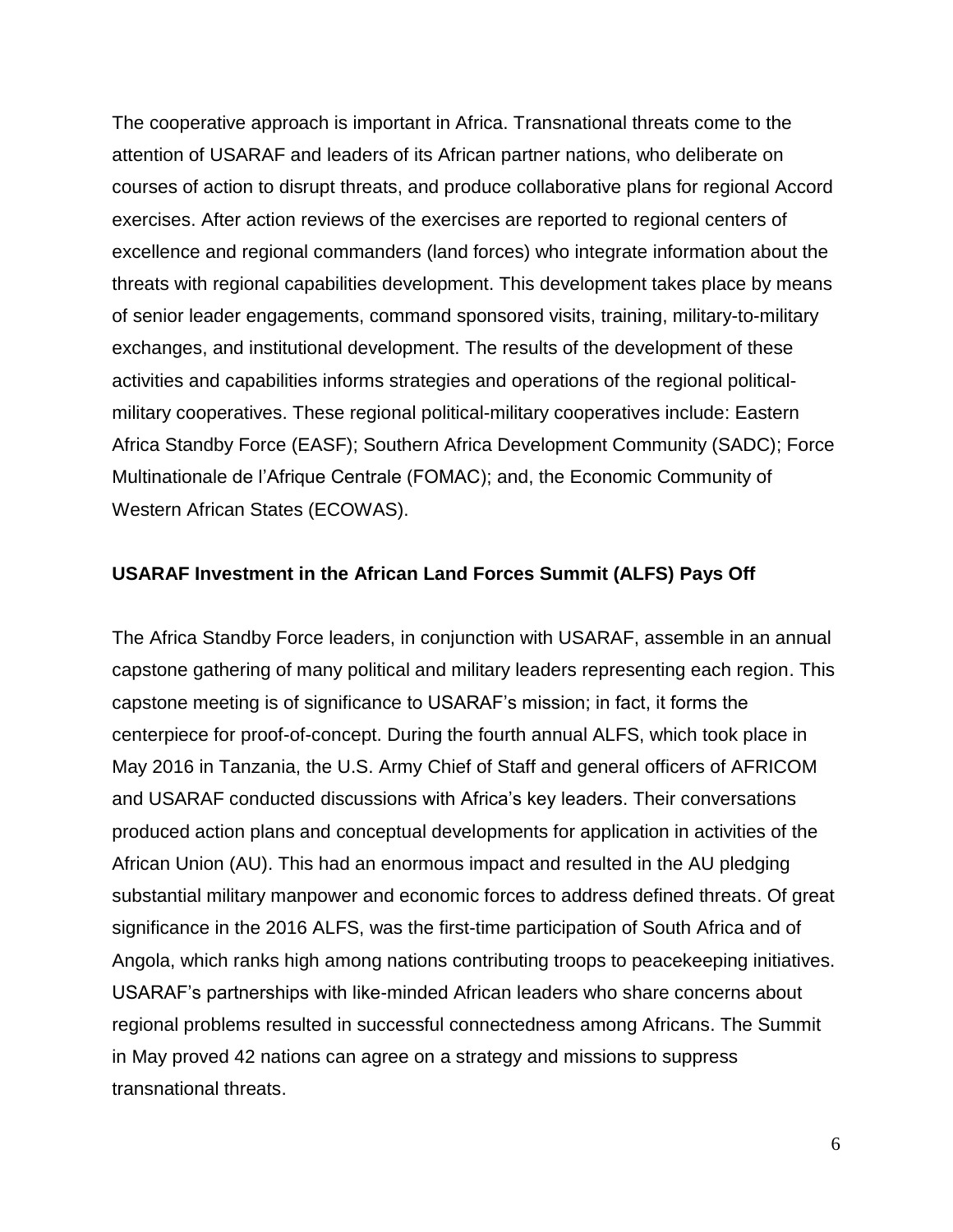During March 2016 in Malawi, military and political leaders signed a landmark Status of Forces Agreement (SOFA). The Joint Senior Non-commissioned Officer (NCO) Academy in Malawi continued for a fourth year, training military leadership for the entire SADC. Through the Academy, and similar to U.S. Army methodology, African NCO's develop their potential as key leaders and trainers of their armies. USARAF leadership and persistent presence has made a significant impact.

Regional (African Security Forces) ASF summoned by the African Union (AU) and nations represented in ALFS produce effects desired by each region in turn, through cooperation with ECOWAS, FOMAC, SADC, and EASF. Those military effects, assessed and interpreted by continuous conversations facilitated by USARAF, gain further influence when rehearsed in subsequent Accord exercises and in regional leaders seminars. Therefore, the military and political actions taken have a measurable effect on precisely the threats and challenges earlier identified. The loop is complete; this process continues to stabilize participant countries and regions in their purposes and objectives.

#### **Regional Alignment of Force Structures**

"Regional" describes the unique nature of USARAF's place in the geographic-focused headquarters: USARAF and Special Operations Command-Africa (SOCAF) are the only two components within USAFRICOM that focus entirely on Africa, while the other services – such as Combined Joint Task Force – Horn of Africa (CJTF-HOA) – look both toward Africa and European commands.

To stabilize Africa requires enormous and sustained effort by Africans themselves, and failure has global consequences for trade, order, and especially security. The youth population of continental Africa multiplies far more quickly than do most economies and job sectors in each region. This makes millions of people susceptible to both criminal elements and natural pressures to migrate. This demographic trend will gain momentum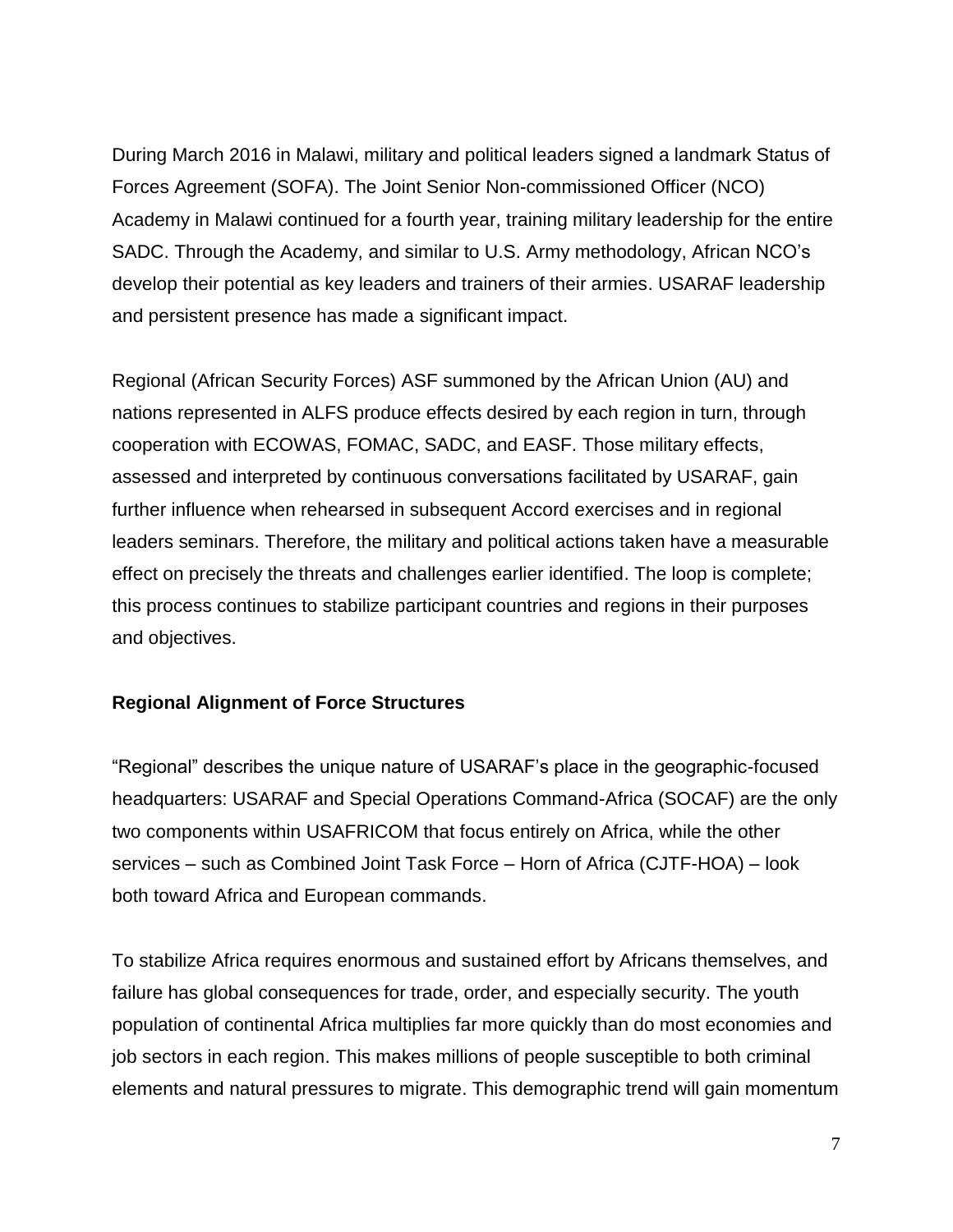if child mortality rates and human immunodeficiency virus-related deaths decline. The operating environments of Africa pose serious challenges for logistics because of distance and incomplete infrastructures, a factor that works in favor of criminal organizations.

USARAF is committed to long term institution building for the sake of excluding ungoverned spaces. For example, during 2016, USARAF established a Cooperative Security Location (CSL) in Garoua, Cameroon, to provide the U.S. 160<sup>th</sup> Special Operations Aviation Regiment a staging base from which to conduct operations. This required the establishment of joint operations with the U.S. Marines, Air Force, Navy, and the Cameroonian Air Force. As CSLs enhance the relationships between U.S. entities and the host country, they provide a stability of presence and expectation of partnership that pays long term peace dividends. USARAF draws upon the U.S. ARNG from various states and cooperates with a diverse array of U.S. Joint Forces. The associated SPP equips U.S. troops with valuable experience and also contributes to the goal of stability in each region of Africa. Approximately 2,000 U.S. Soldiers are in Africa every day conducting USAFRICOM missions and activities, including participating in 300-400 SC events per year. Through this activity, the U.S. Army's sustainable readiness model is applied in the USARAF area of responsibility and provides U.S. Soldiers and joint forces training not available to them otherwise. USARAF, engaged in significant real world operations, presents a unique joint, interagency, intergovernmental, and multinational environment.

Similarly, USARAF supports the Africa-based training of U.S. officer cadets in the Cultural Understanding and Language Proficiency program (CULP). During the 2016 summer CULP in Madagascar, USARAF personnel accompanied 70 cadets as mentors.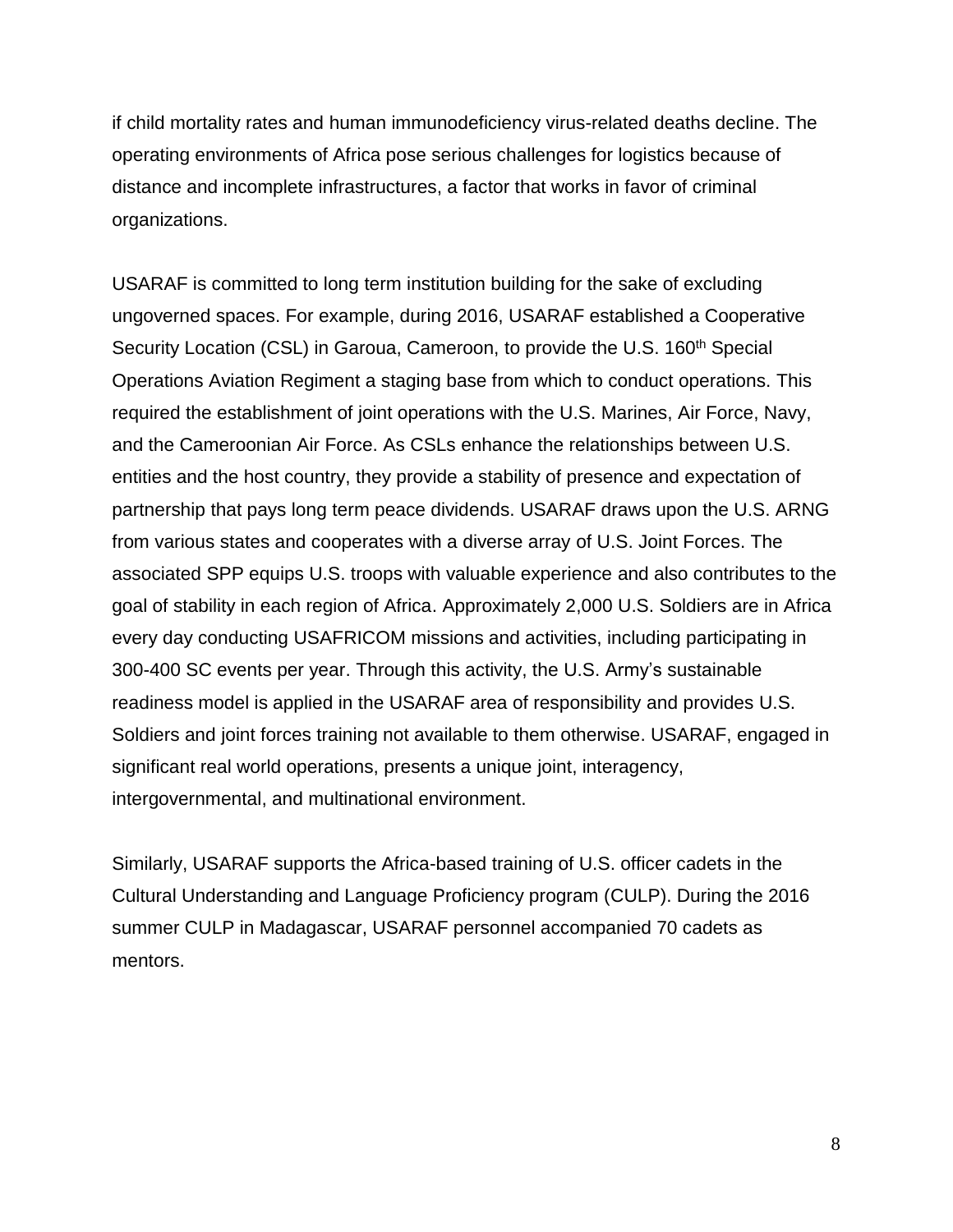#### **Regional Solutions to the "Tyranny of Distance"**

Continental Africa comprises 54 countries and more than 2,100 languages. Its geographic size and its immensity of scale daunts SC experts who must plan to address threats by moving material, personnel, and strategic communications to where a prescribed effect can be achieved. To gain an appreciation for the scale of African Horizons, the African continent is the equivalent of the combined territory of China, Mexico, Western Europe, Eastern Europe, India, Japan, Iberia, and the United States. From this understanding, USARAF and its partner agencies assess U.S. interests. They also interpret global power influences from China, Russia, Iran, and other nation-states. USARAF's mandate from USAFRICOM requires an understanding of all these factors in order to develop a proactive security posture.

The "Tyranny of Distance" refers to the immensity of Africa in relation to the nations, noted in the previous paragraph, that want to exert influence in Africa. Each of these non-African nations nurtures a certain self-interest. For example, China has expressed interest in acquiring a number of different resources that Africa holds and wants to develop markets there for Chinese goods. India likewise wants to develop markets in Africa for its own population of service-providers and industrial production. European nations and the United States have national interests in securing Africa's political stability in order to reduce migrantion and to mitigate the threat of terrorism and to enable commercial transactions which benefit both Africans and their commercial partners.

During the past year, four Regional Leader Seminars (RLS's) connected the African land force commanders to each other and to USARAF partners, while setting up for significant regional exercises (Accord series in each of four regions of the continent). These seminars are fortified by the annual African Land Forces Summit of regional leaders. ALFS equips African partners by developing relationships and enabling cooperation on critical issues of military ethics and consistent antiterrorism strategy. Just as importantly, the ALFS processes of personal interaction enable U.S.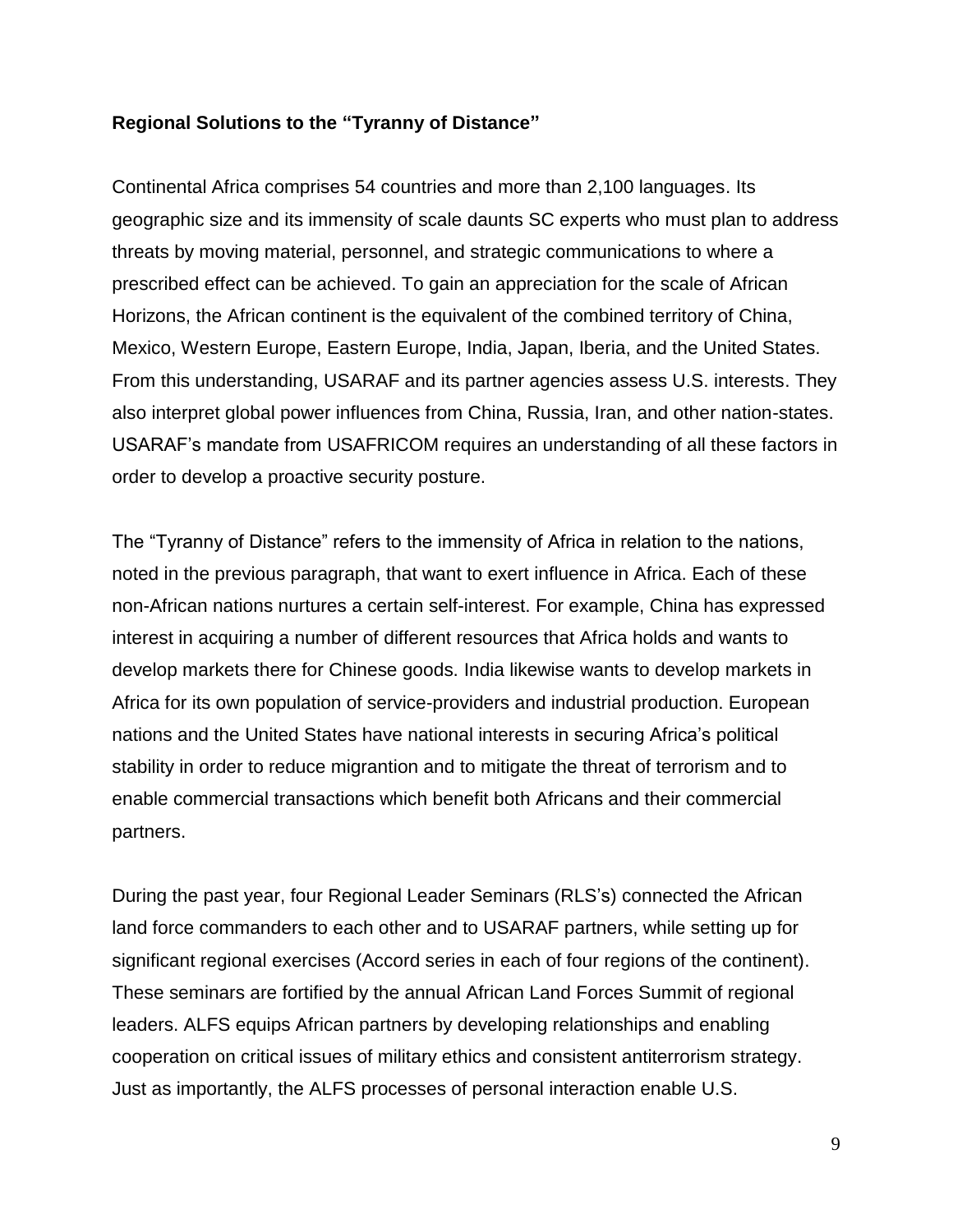commanders to hear directly from their African counterparts, leading to the targeted shaping of USARAF actions. Regional alignment provides regional expertise, habitual relationships, and enduring partnerships.

#### **Regional Alignments produce synergistic benefits**

Each of four regions in continental Africa (excluding Egypt and South Africa) presents a distinct array of stabilization and security opportunities for regional partnerships to develop. Currently USARAF works most closely with African partner nations whose leaders welcome international cooperation to stabilize their "neighborhoods." In some cases, active participants such as Angola, Tanzania, and Cameroon contribute to more than their own natural region. For example:

#### **Southern Region**

The Southern Accord 2016 in Malawi was a disaster response exercise linked with a peacekeeping scenario, a first-ever combination for any of the Accord series. The timing was ironic. In April 2016, floods ravaged 15 districts in Malawi. The exercise involved hundreds of soldiers from African Southern African Development Community (SADC) countries, the Land Operations Support Command of the Netherlands, and the U.S. 75<sup>th</sup> Training Command. SADC's Standby Brigade was initiated in 2007 in Zambia with 13 signatory nations. Southern Accord 16 enabled the SADC to build, test, and refine plans to reduce violence in the Democratic Republic of the Congo. Such a joint exercise demonstrates the resolve, capability and collaboration of African armies that can intimidate potential adversaries. Participant nations included Botswana, Namibia, Malawi, Swaziland, Mozambique, Angola, and Tanzania.

#### **Western Region**

The Western region partnerships include those in the Lake Chad Basin Initiative, a coordinated series of bilateral partnerships with Nigeria, Niger, Chad, and Cameroon.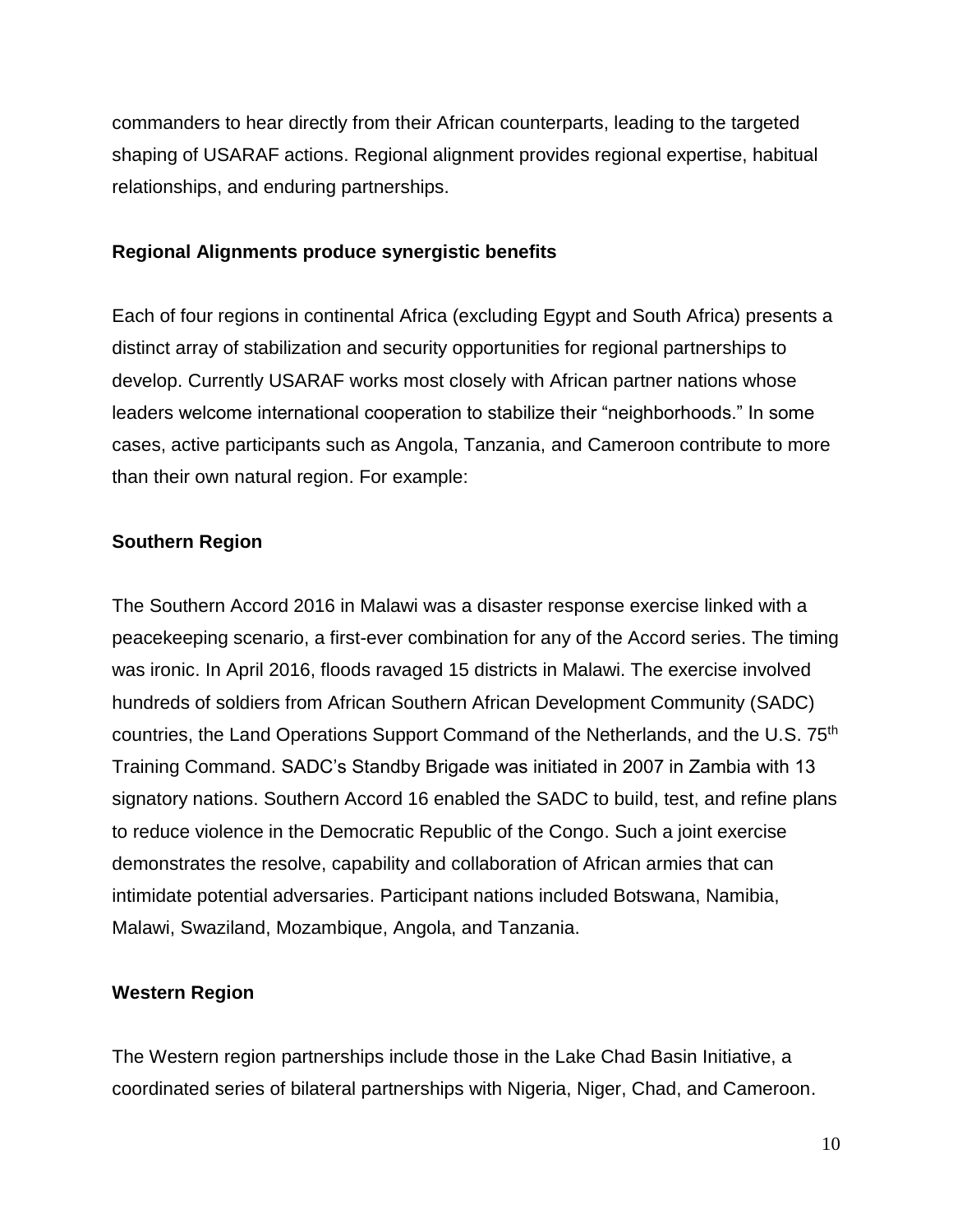This initiative targets the violent Islamic extremist group Boko Haram, which threatens to destabilize the entire region. Policy direction comes from the U.S. State Department through USARAF and the U.S. Special Operations Command Africa (USSOCAF). Western Accord exercises were designed to develop the ECOWAS Standby Forces' capacity for peacekeeping operations. Western Accord 2016 centered on Burkina Faso. Here, the new president personally involved himself, which achieved an improved level of cooperation among all the partner nations. The Base Operations Support-Integrated (BOS-I) project in Garoua, Cameroon, significantly advanced partner capacity during 2015-2016. U.S. personnel from the19th Special Forces Group (ARNG), while assigned as USARAF's regionally aligned force, conducted advanced infantry training in Nigeria, producing mutual benefit. ECOWAS includes: Ghana, Nigeria, Benin, Togo, Côte d'Ivoire, Guinea, Guinea Bissau, Liberia, Sierra Leone, Mali, Senegal, Niger, Burkina Faso, Gambia, and Cape Verde.

#### **Central Region**

Illicit trafficking of people, weapons, and narcotics sets up conditions for corruption and threatens the stability of governments throughout the region. The Africa Bureau of the U.S. State Department, through USAFRICOM and then USARAF, administers a regional plan to particularly address the destabilizing threat of trafficking. Participants include multiple agencies ("whole of government" approach) from the U.S. and various African partner nations. USARAF's African partners in the Central Region include FOMAC contributors Angola, Rwanda, Sao Tome, Principe, Chad, the Central African Republic, Democratic Republic of the Congo (where USARAF has pioneered an important logistics school with help of the U.S. Training and Doctrine Command), U.S. Army Reserve components, and Gabon.

#### **Eastern Region**

The Eastern Africa Standby Force (EASF) emerged as a response to threats posed by Lord's Resistance Army, Al-Shabaab, and transnational trafficking cartels. Its members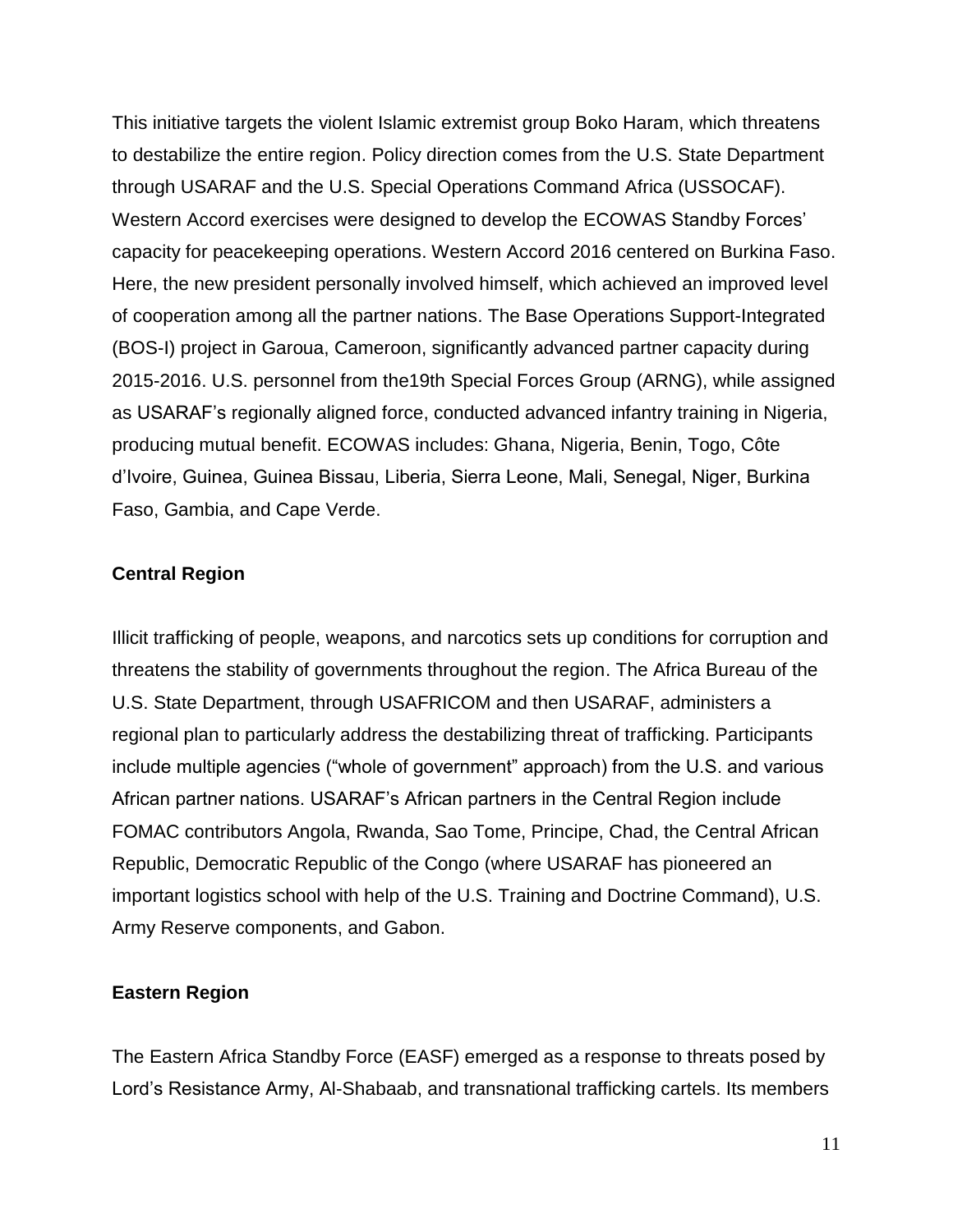are Burundi, Comoros, Djibouti, Ethiopia, Kenya, Rwanda, Seychelles, Somalia, Sudan, and Uganda. EASF shares a common logistics base in Ethiopia and a planning element in Kenya.

#### **Africa Rising with USARAF Involvement**

Because USARAF successfully connected African military leaders and filled gaps in expertise, analysts predict that key African nations will progress toward security and stability over the next five years. Energized by its whole of government approach, USARAF supports multinational organizations such as the African Union and SADC as they play a greater role in subduing VEOs, organized crime, and transnational threats. Political trends are shifting gradually toward fair elections and peaceful transfers of power. However, ethnic conflicts, massive unemployment, and institutional immaturity will present chronic challenges. USARAF's proven process of involvement will serve U.S. national interests and the long term good of its African partners.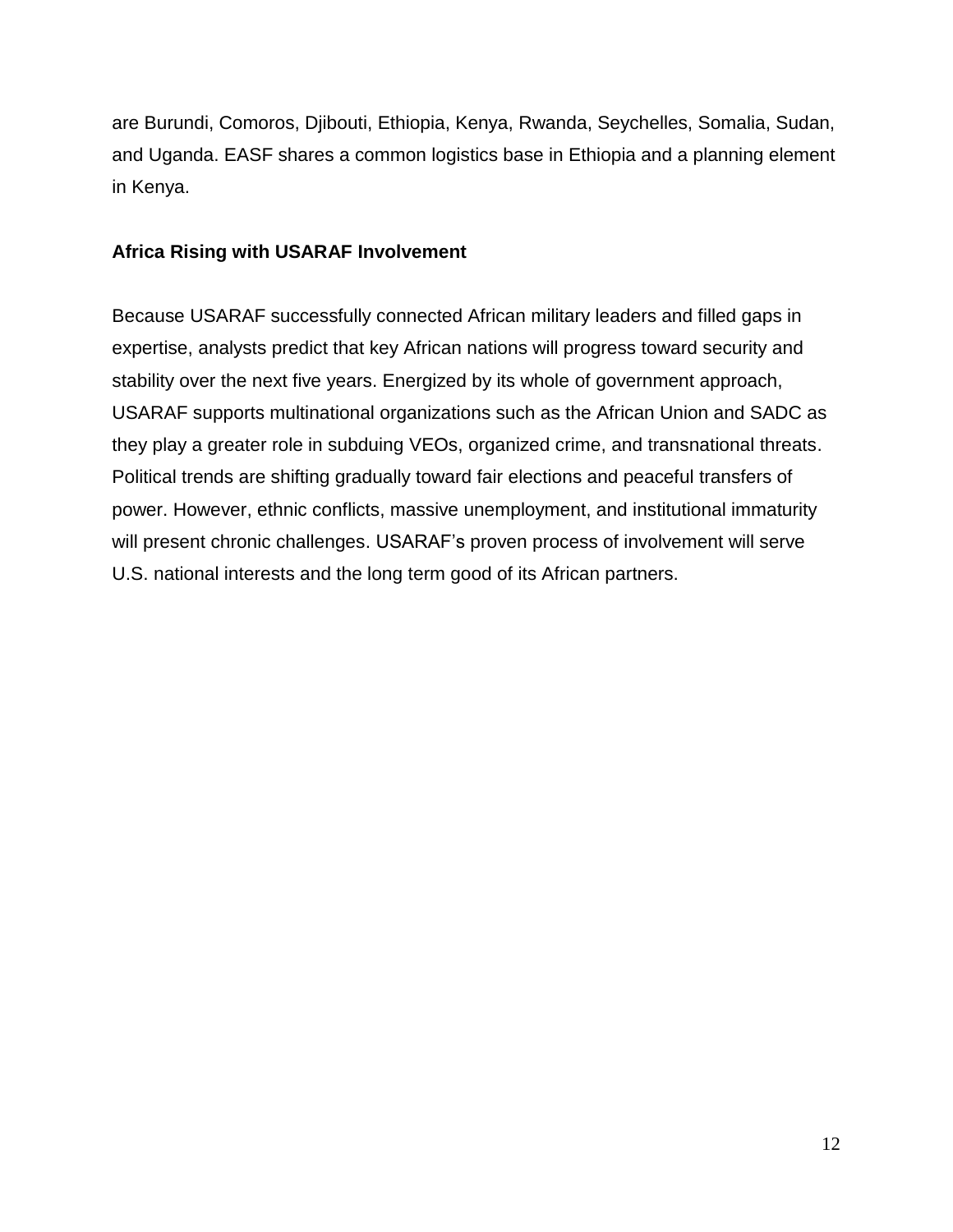#### **Interview with USARAF Chief of Staff COL Steve Maranian**

#### **Describe the state of security cooperation (SC) in the region from a theater SC and exercise perspective and where do African Horizons SC activities need to proceed?**

 African Horizons is a construct for the USARAF Commanding General's vision to be considered a valuable and trusted partner to African Nations. It is an overarching construct to enable and articulate the Command's Campaign Support Plan to the USAFRICOM commander and his LOEs and how USARAF is going to accomplish these efforts. The state of security cooperation in the region varies from a robust and excellent security environment to the non-existent. There are some high end experienced armies with large numbers of soldiers and a Western style structure, such as Ethiopia where we deal with a couple dozen divisions. On the other end of the spectrum, there are armies like Liberia that have an armed force of less than 2000 soldiers emerging as a brand new force. So, there is a vast range of capacity with 54 difference nations, all with their own varying goals and ambitions, as well as how each interact with other nations on the continent. Security cooperation is based on each country and the individual history USARAF has with each country. USARAF's exercise program is a vehicle for interaction. There is the Accord series of exercises, which focus on the east, west, central and southern African regions. Also, annually, there are three joint exercises conducted as computer-assisted command post exercises (CPX). One is a CPX combined with a field training exercise (FTX) which enables U.S. Soldiers to maneuver at the platoon and company levels with partner nations that have chosen to participate in the exercise. When conducting a CPX, it incorporates from one to a dozen officers from different countries joined together as an international staff, usually focused on a United Nations (UN) mission that countries in that region are contributing to. It provides a vehicle to discuss interoperability, relationship building, and to facilitate meaningful dialogue with those countries. Under the guidance of Major General Williams, a regional leadership seminar was added at the end of each regional exercise. The seminar was facilitated by USARAF's Security Cooperation Division and moderated by the Commanding General with the assistance of the host nation's senior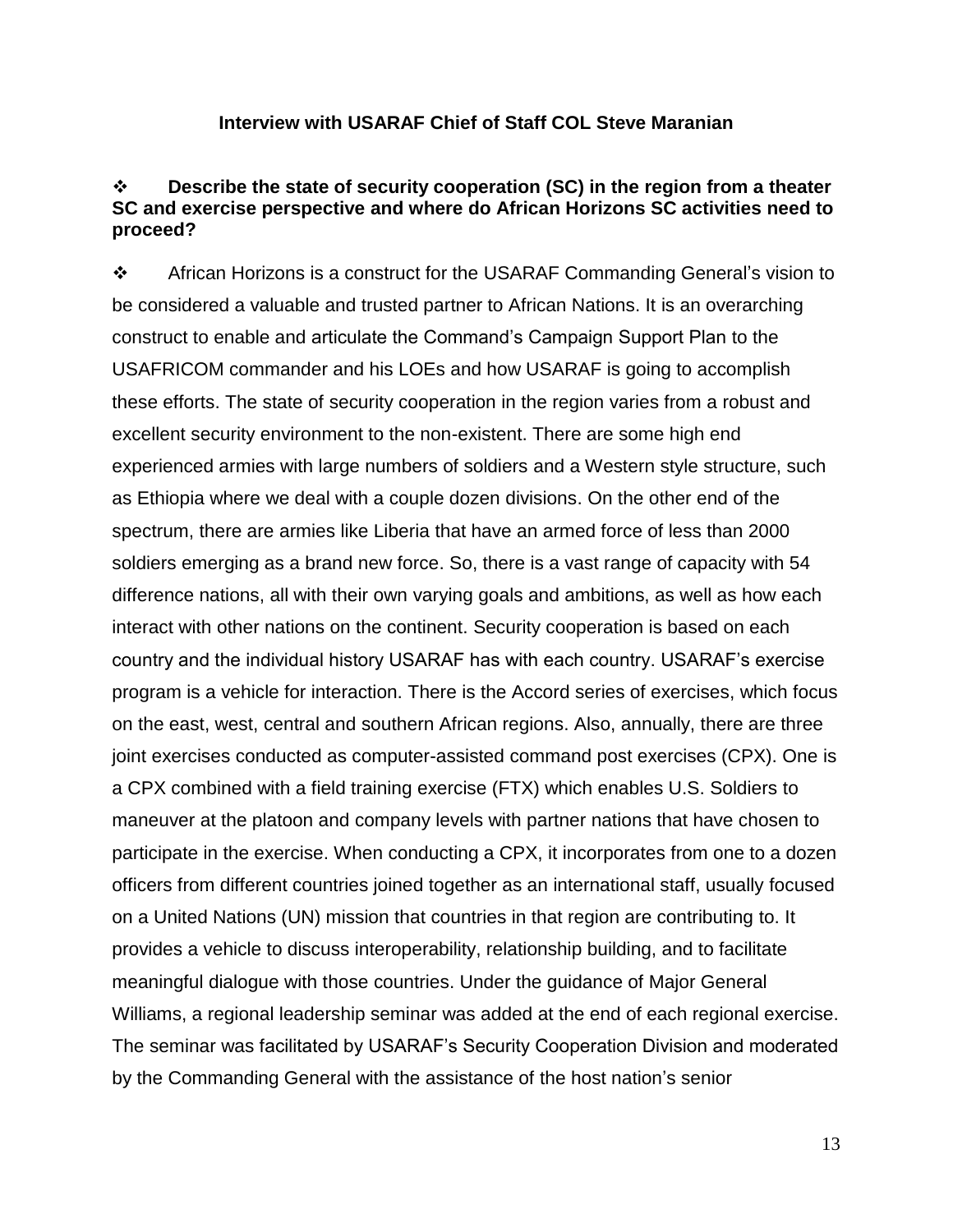representative. The information discussed in these RLSs focused on what is important to those armies represented at the seminar. As a result, the state of security cooperation cannot be answered holistically, but must be addressed regionally and focused on each nation.

## **You mentioned that the continent of Africa was broken down regionally. What is USARAF trying to influence regionally?**

 $\div$  Fundamentally, what does the U.S. want to get out of its relationships in Africa? Africa is often seen as a monolithic continent, but it is a continent with people speaking over 2,000 languages. Our relationships have to be put into a larger construct of what it is that we hope to accomplish and what is the U.S. national interest. Otherwise, there is not a proper focus on what is being accomplished. Keep in mind, USAFRICOM is a relatively new command, USARAF has only been in existence for less than a decade as the ASCC for USAFRICOM. USAFRICOM (a four-star headquarters) was established to put greater emphasis, energy, time, and becoming more regionally attuned to what is taking place on the continent. For us as a nation, we have to define why we want to have relationships with the African nations. Do we want to develop them into international security partners or are we looking for them to have regional stability within their country and surrounding nations? Are we also looking for them to look upon us favorably? In the area of international trade, the emerging non-African international powers such as Russia or China are our competitors. There are a number of ways we can define what the U.S. national interest is on the African continent. Once that interest is defined in the U.S. national strategy, a plan can then be developed to support it. The theater campaign plan lays out a number of different LOEs which lead to dealing with many challenges, from the east with Al Shabaab, to the north with the instability based on the vacuum left with Libya, and now ISIS, and Boko Haram in the Lake Chad basin. These challenges are being addressed in the campaign support plan, but we are also building partners that can contribute to UN missions and be participants in the solutions to some of the challenges on the continent.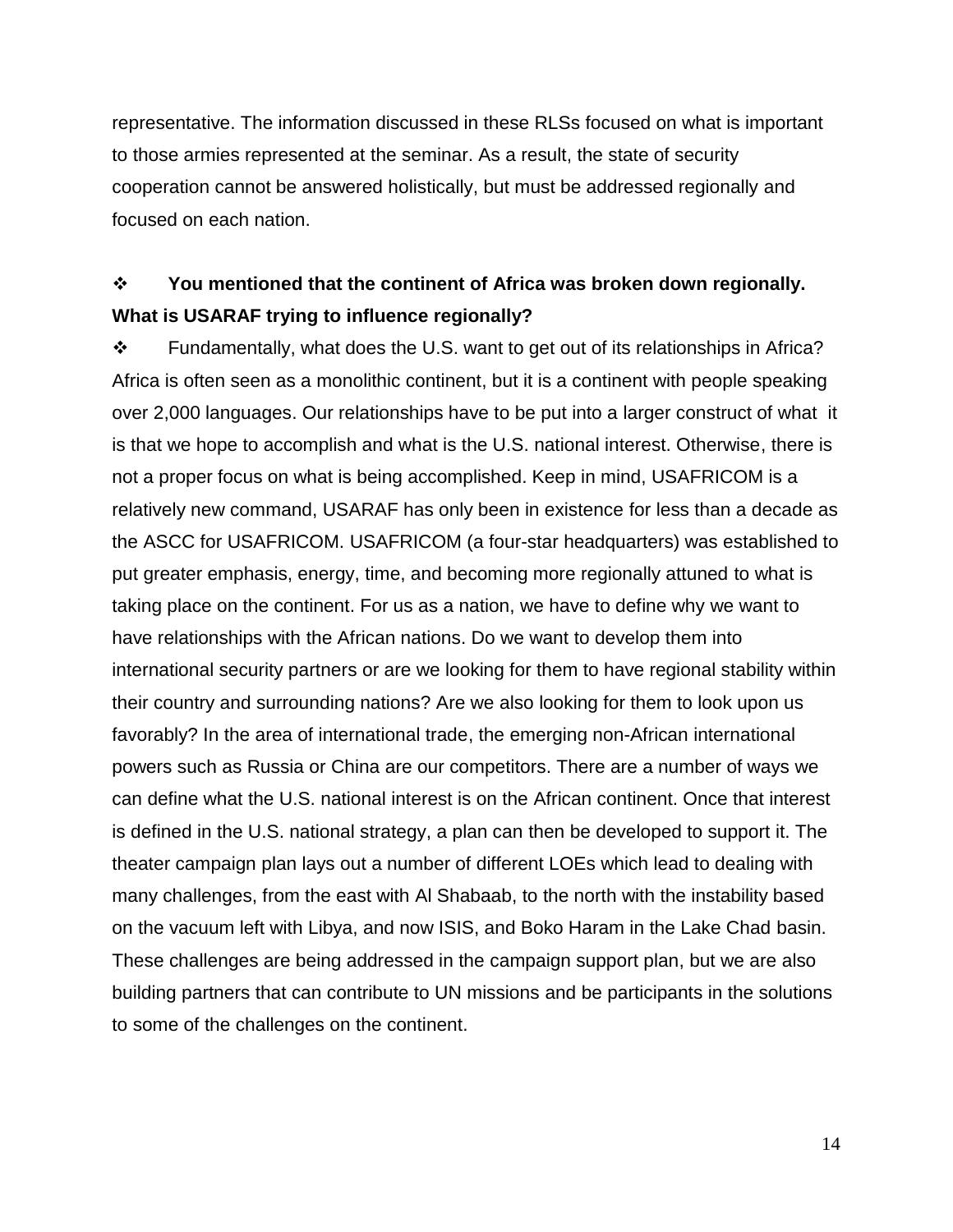#### **What challenges has USARAF faced as the ASCC for AFRICOM?**

 $\cdot \cdot$  This is a fairly new ASCC, and it never grew to its originally designed organizational level strength before the Army decided to cut strength out of all two-star commands and above. USARAF was still growing to its full modified table of organization and equipment (MTOE) and table of distribution and allowance (TDA). It's an organization that does not have subordinate units assigned to it. The exception now is the Theater Military Intelligence Brigade, which is assigned to USAFRICOM and attached to USARAF. There are no forces assigned to USARAF. So, as you look at a small ASCC like USARAF and a large ASCC like U.S. Army Pacific (USARPAC), what you've got is a ruck sack full of tools ranging from a three-star headquarters to a twostar division headquarters that can comprise joint task forces (JTF) that can stand up and function at the operational and tactical levels, and there are forces assigned to the theater in the traditional capacity as you think of the brigade combat teams (BCTs) being able to go out and perform missions. USARAF does not have this capacity. As a headquarters, it must operate at the strategic level incorporating the geographic combatant commander's guidance and vision down to giving direction to the regionally aligned brigade and forces that are operating anywhere from battalion-minus size strength for small periods for exercises to half a dozen Soldiers employed to provide a training and equipping mission for a couple of weeks in a country on behalf of the country team. The challenges facing USARAF are certainly unique and the few number of forces and personnel and a relatively small budget requires astute planning. The annual USARAF operating budget is only about \$50M for the base. The directed mission's budget is from the higher headquarters, which has been funded through overseas contingency operations dollars and has totaled about double the operating budget. Even at that, a \$150M annual budget is not a very large budget for an organization, along with the U.S. Marines Africa, it is the only component that is doing any boots on the ground that interact with partner nation ground-based armed forces, many of which are operating on the low end of information and technology. The ground forces are the units of choice. Now the U.S. Air Force and Navy do support small exercises on the continent.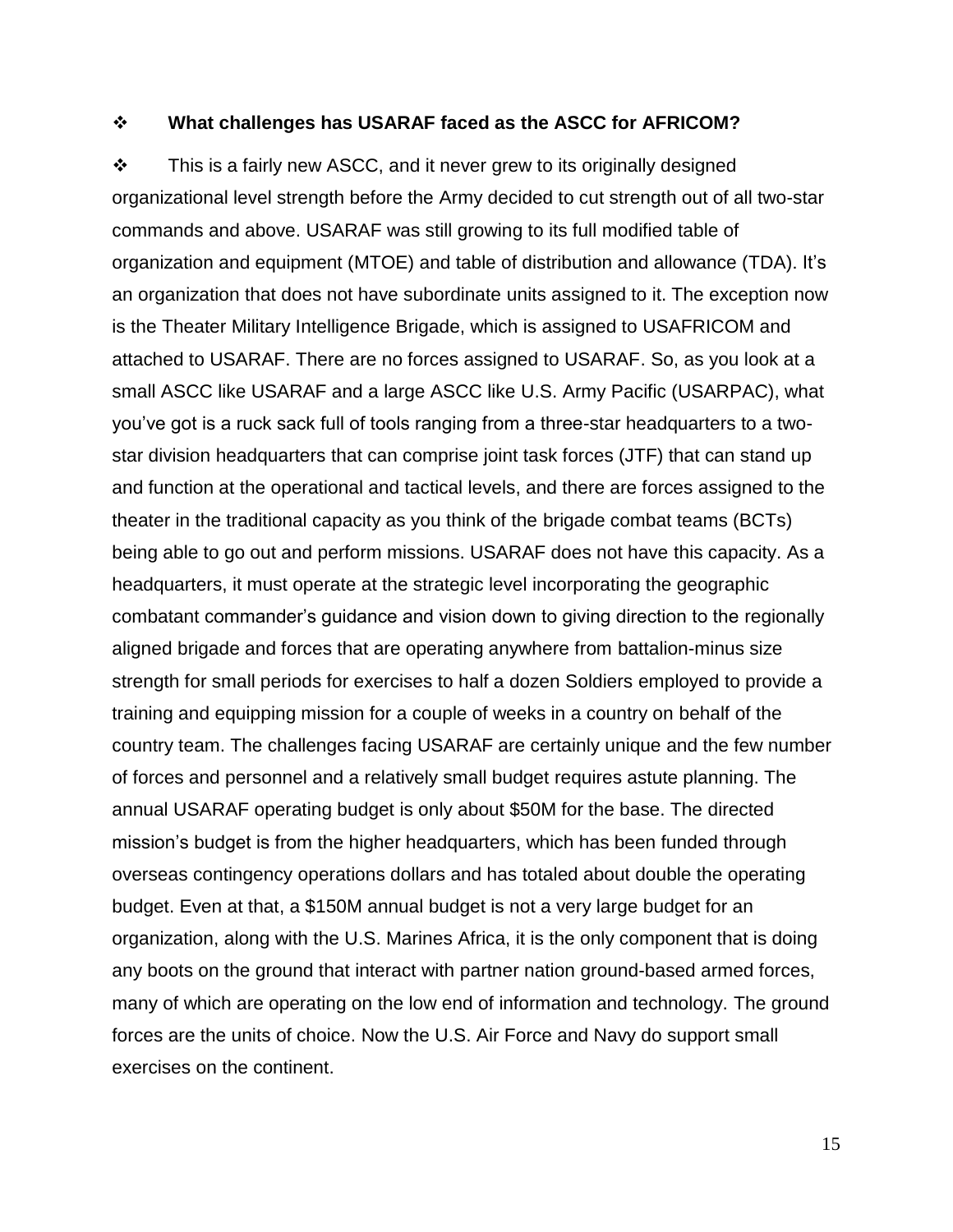**USARAF faced cutbacks before it reached its originally designed strength level. Currently as an ASCC, is it organized correctly, and what is the minimum staffing needed to function and meet its mission requirements?**

 $\cdot$  As you look across the functional and special staff, its current organization configuration is about right. The struggle is keeping the manning levels in the functional staff at the cost of manning the contingency command post (CCP). The TDA for the CCP is for a couple dozen Soldiers, which is not robust enough to maintain anything for a sustained period of time or any large scale operation. For example, as the command went through the response for the Ebola crisis in Libya, Operation United Assistance, it started with 12 personnel headed up by the Commanding General (CG) that went to assess the situation. The CG received guidance from higher to stay on the ground to become a forcing action to bring more personnel to the continent. Ultimately, the sustained operation had to be handed over to a division headquarters that was manned sufficiently to sustain supporting the mission long term. The USARAF headquarters would be challenged to sustain operations, along with all of the Title 10 responsibilities required by the geographic combatant commander. A long term operation would require augmentation to the staff and the request would pull away from the steady state operation already established in the headquarters.

## **From a macro perspective, what do you see as some of the key long term institutional fixes that Department of Defense (DOD) and Department of the Army (DA) implement to improve multinational operations and interoperability?**

 $\mathbf{\hat{P}}$  This ties in well with the last question. The size of the headquarters does not have the number of personnel to form a joint task force (JTF) for a long period of time, as is doctrinally USARAF's responsibility as an ASCC. The long-term assignment of a unit at the division level to USARAF would be a good start to fix institutionally what USARAF does not have. What USARAF does not have is assigned subordinate units. If USARAF had a RAFdivision there would be continuity of effort and institutional knowledge built within that organization. Taking it one step further, if the Army was to say the  $1^{st}$ ,  $2^{nd}$ , or  $3^{rd}$  Brigade would be the basis for the RAF and provide a rotation among those brigades as the regionally aligned brigade (RAB), some of the support of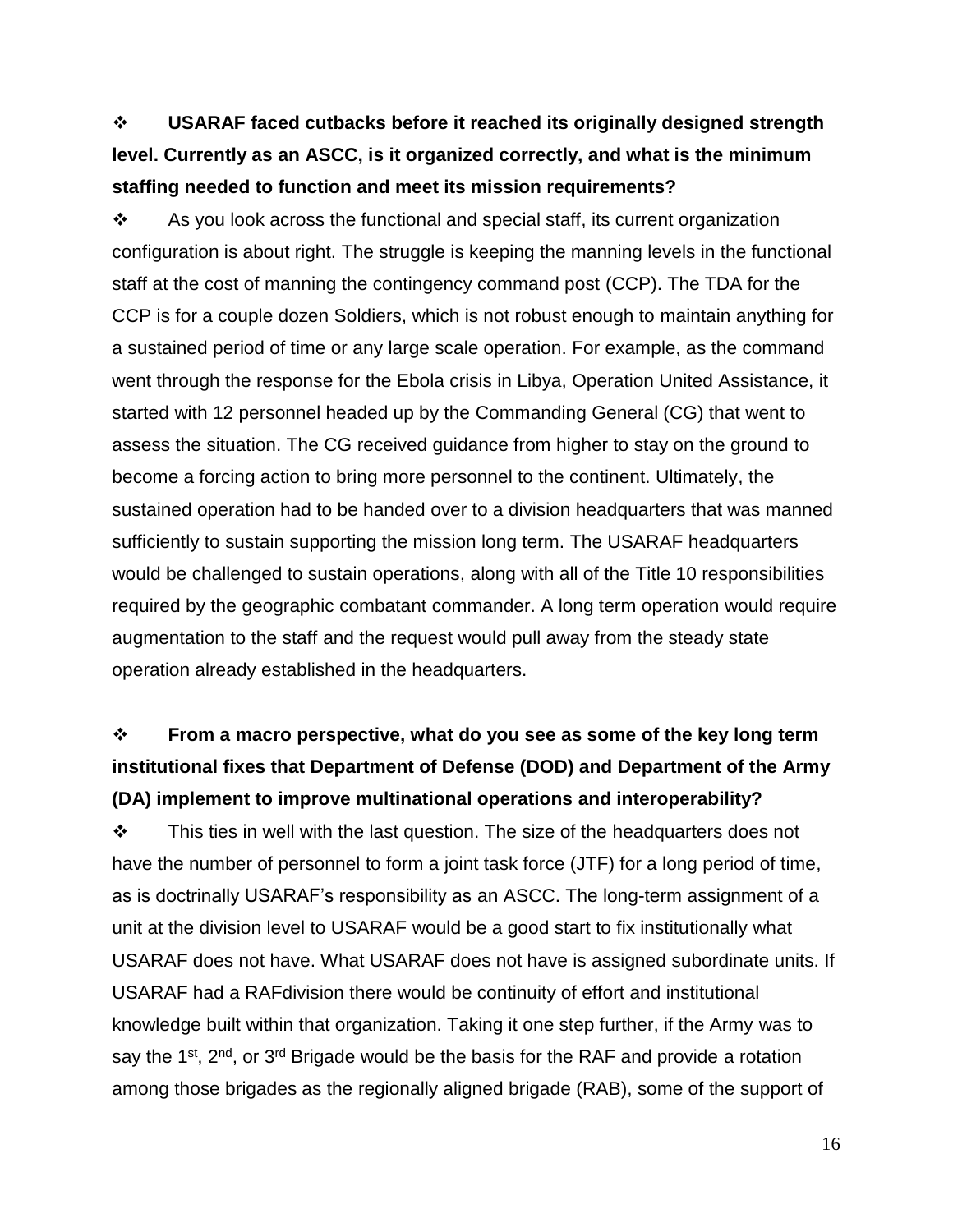the RAB could come from some of the sustainment brigades (the artillery, military police (MP), signal, and etc.). Then if needed, the support could come from other sourcing solutions when it exceeds their capacity. As an Army, we are building regional expertise that develops into a center of excellence (CoE) on Africa that is able to supplement what is being done at USARAF Headquarters. This would assist the command with the challenges of having a new RAF RAB that does most of the heavy lifting on an annual basis. Then, all of the effort of on-boarding, trying to teach some new unit about the African continent for the first time would be bridged. It would not have to be repeated as they get the mission six months in advance of having to take over that mission. When you talk about interoperability, it's different on the African continent because you are dealing with a different level of interoperability. You are not dealing with allies, but partners and digital interoperability systems. As interoperability improves, it needs to build towards a United nations (UN) standard when working with African partners. Right now, the vast majority of the exercises and training deal with nations that are contributing to UN missions.

#### **How are the reserve components utilized along with the state partnership program (SPP)?**

 $\div$  The SPP has only been in existence in African countries for a short period of time, especially when you compare it to its origin in the aftermath of the fall of the Berlin Wall and the disintegration of the Soviet Union in Europe. Currently, there are 10 states in Africa partnered with 12 nations. Most of them have a strategic significance that are a part of the USAFRICOM Commander's priorities, some have waned since the program has started in their nation, but it is worth keeping the tie-in to the nation. This is an area where there is an opportunity to grow the program and a way to achieve long-term benefits on the continent. What we don't want are relationships and interactions that seem transactional, cold, or unemotional. By employing states that have a partnership with one particular nation, you have a relationship that has been developed over long periods of time. You have officers and noncommissioned officers that have known each other and have watched each other's careers progress in their countries' military. The SPP is important for U.S. long term strategy if we do indeed intend to be active and influential on the African continent. It's more than the U.S. National Guard and SPP and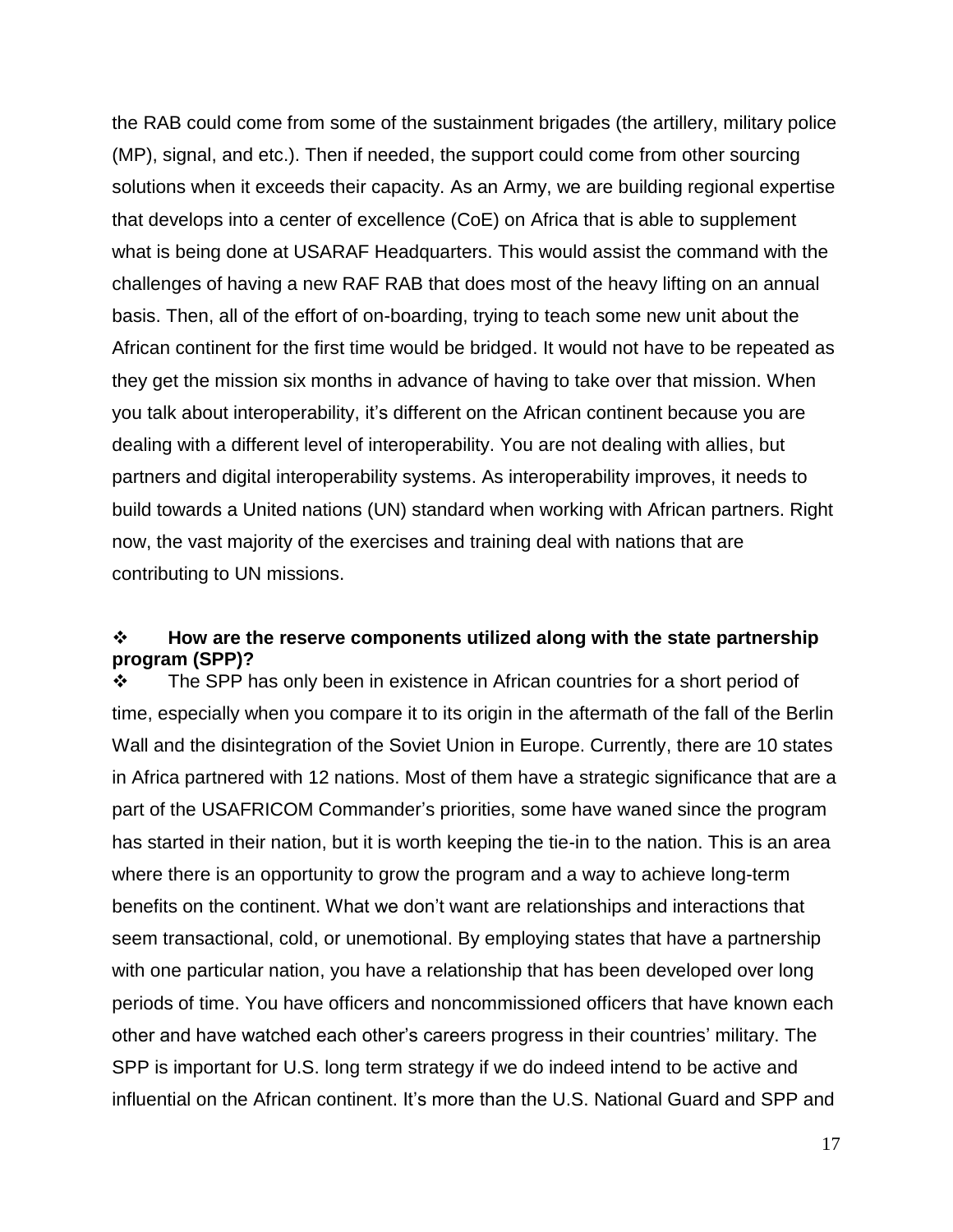it is also tied into the Army Reserves. The Army Reserve Engagement Cell (AREC), which is led by USARAF's Deputy Commanding General (DCG) and staffed by reservists who are on 12302 orders on tour with USARAF and are embedded in the various staff sections, facilitate the integration of reserve components into USARAF. A lot of the enablers are in the Reserves and are able to reach into the Reserves capabilities and bring robust augmentation into USARAF's mission. Now, you go from a hand of five cards to a deck of 52 when you bring in the total Army on the continent. Further, you are also building an experience base across the total Army.

#### **Reflecting on your time here, what are some of the key takeaways regarding operating on the continent, and where are we headed?**

 $\cdot \cdot$  Africa is a big continent, mobility is difficult, everything is expensive, logistics are expensive, there are vast areas where there are no communications infrastructure, architecture, and even in the best areas communications can be spotty. This adds up to large expenses to accomplish the minimum acceptable objectives. There needs to be prioritization of what areas USARAF will focus on.

 $\cdot$  As a nation, why is Africa important to us? What do we want to accomplish? Where do we see ourselves 10, 20, 30, 40 years from now? Right now, the Combatant Commander sets the priorities for where he wants USARAF to operate. Where does the small \$50M base budget get funneled into annually? The theater campaign plan establishes those priorities by lines of effort, but also in priority nations where he would like his component commanders to focus their energies and efforts. In addition, USARAF looks on the periphery to see where they can get an additional bang for the buck. There are opportunities to start new relationships. When a new security cooperation relationship begins, it starts at the key leader engagement (KLE) level. Relationships can often change within a nation, such as when an election brings new leadership into the government. Nigeria, as an example, is a key relationship, and USARAF is starting to help them build a long-term 20-year strategy for their army. It all starts with very senior leaders interacting, which then leads to coordination at the action officer and directorate level to develop concepts. Then, it gets to the application of discretionary funds for the near term and programming of long-term funding in the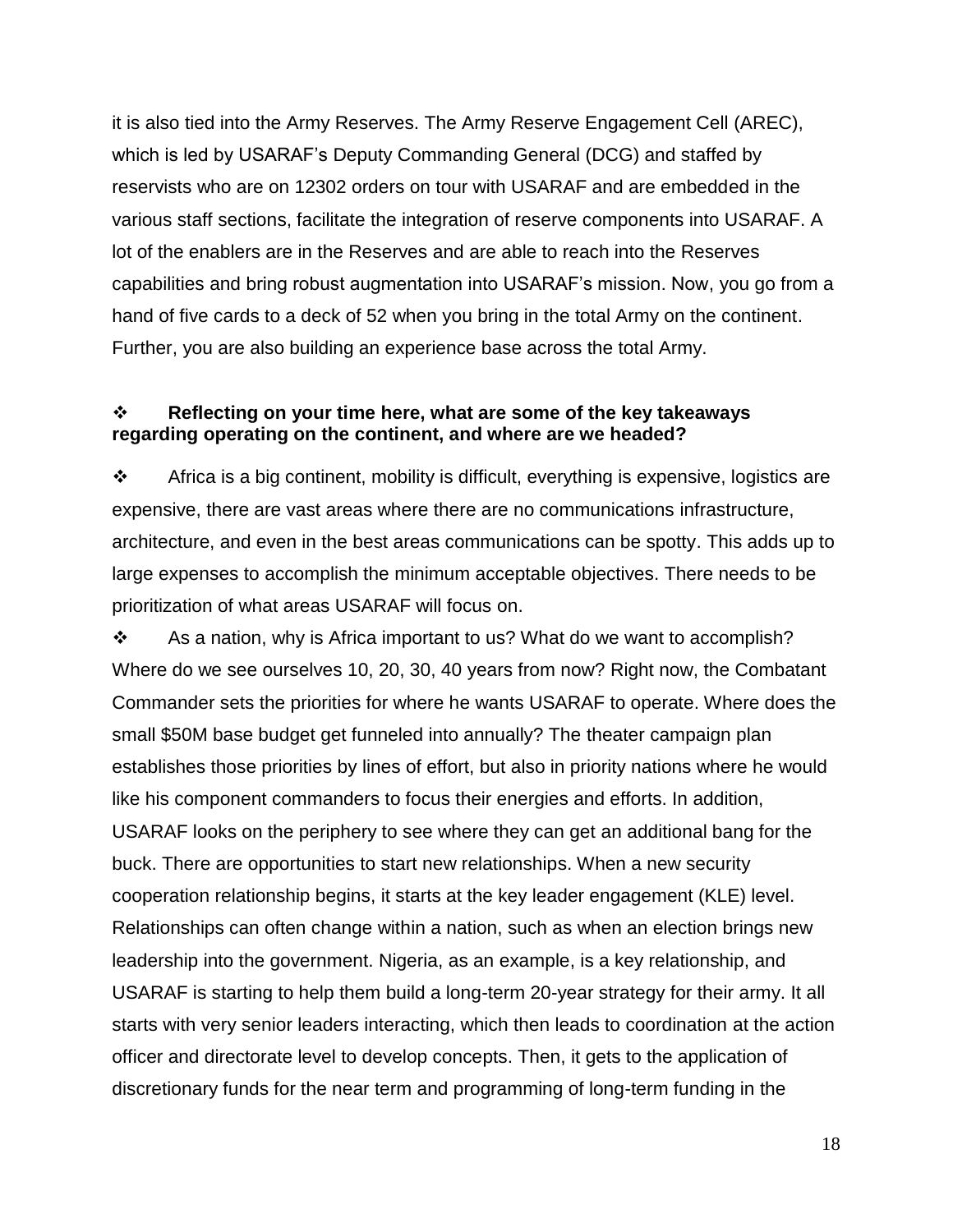program objective memorandum (POM**)**. It is a very deliberate process of how you begin and how USARAF sources relationships with a new country that has not been operated in before and a decision has been made that now is taking on a greater significance.

### **Can you discuss the larger capstone event USARAF focuses on annually, the African Land Forces Summit? Who is involved, and what is its purpose?**

 $\cdot \cdot$  The ALFS, has been conducted for just a few iterations. It was made an annual event two years ago. Before 2014, it was a biannual event. The 2016 summit was held in Tanzania. It is a Chief of Staff of the Army-sponsored co-hosted event, along with the partner nation. It was conducted on the continent of Africa and land force commanders from 45 nations were invited; 42 attended, but in a few cases, senior representatives attended instead; and a small number of defense chiefs attended in lieu of the land forces commanders. ALFS is a venue taking the regional dialog up to the next level. There were continued regional events that occurred by way of small breakout groups. The RLS from the Accord series stimulate the topics to be discussed in these regional breakouts at ALFS. The overarching plenary sessions were based on larger issues. The discussions were germane to the issues that are of relevance at the strategic level to all nations. This year, USARAF took the U.S. Chief of Staff of the Army priorities and broke them into the three days of plenary sessions into those broad topics. The Chief kicked off the summit on day one by discussing readiness. Then, each following day a high powered speaker started each day's session. Then a panel of experts got into more detail. The regional breakout occurred after each session was completed to discuss what was brought forward. We learned as much or more from the dialog from those sessions as the participants. It was a vehicle to stimulate dialog between chiefs of armies that would otherwise not occur because of the challenges described earlier or because of expense, distance, and lack of communication infrastructure. These issues were overcome by paying to physically bring these representatives together at the very senior levels of their armies. This year's summit, with the presence of General Milley, was the first time a U.S. Chief of Staff has been on the continent hosting in person. His presence contributed to the big jump from last year's 34 participants to 42 participants.